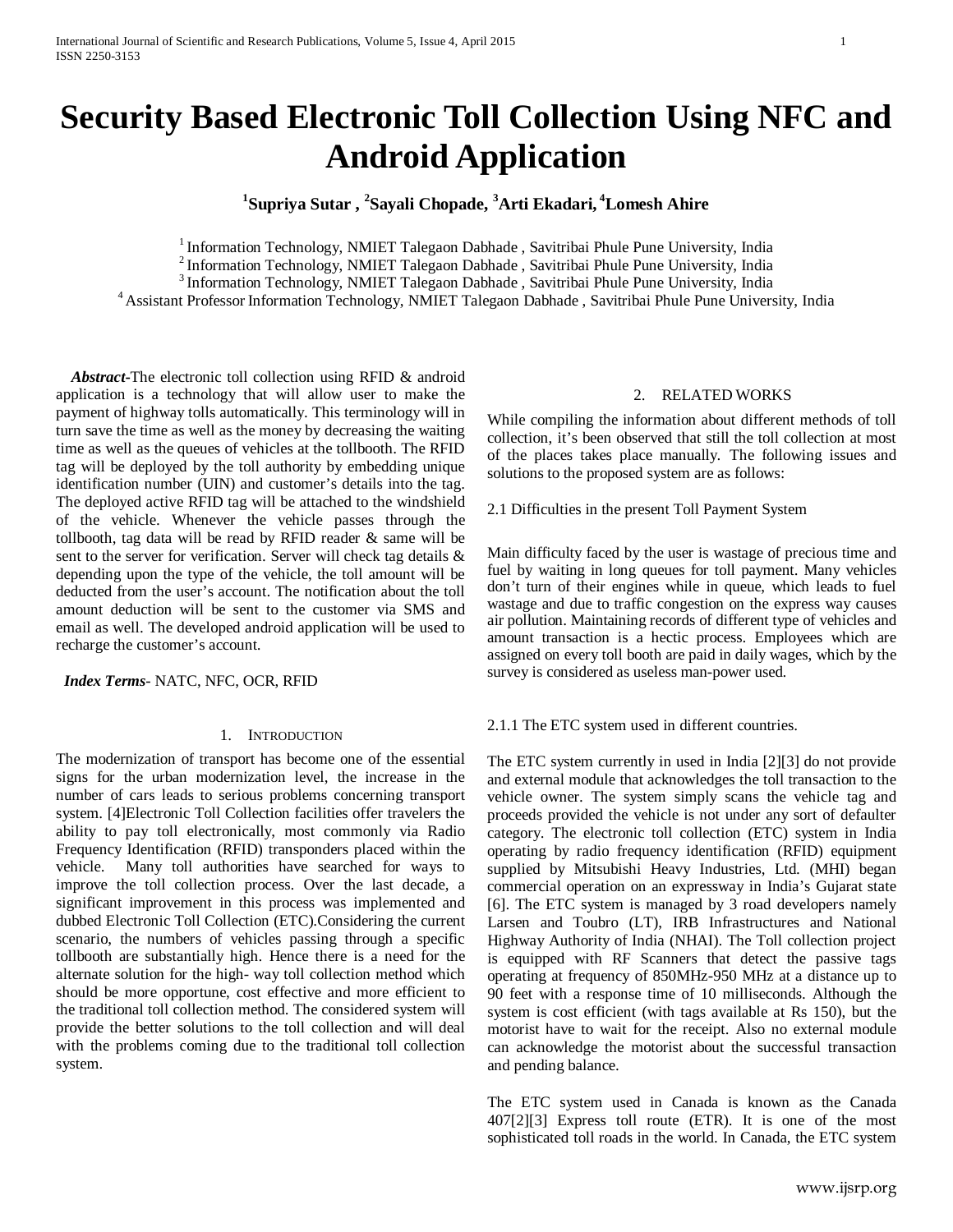has deployed close barrier at each end of the stretch. The system is well equipped with optical cameras which record the license plate of the vehicle [4]. The camera specific to this type is called Optical Character Recognition (OCR). The OCRs are useful in capturing images and recognizing the license plates of the vehicle without transponders (tags). Laser beams are placed at the top the solid infrastructure which detects the vehicle type. In all the projects developed so far, it is not cost effective and the expense of the built infrastructure is recovered from the motorists by increasing the toll bill.

The ETC system used in Poland [2] has been proposed by the Motor Transport Institute along with the University of Technology in Warsaw and Dublin. This system is called the National Automatic Toll Collection System (NATCS), and consists of the National Automatic Toll Collection Center (NATCC), control gates, and on-board units (OBU). The NATCS uses a combination of mobile telecommunication technology (GSM) with satellite-based Global Positioning System (GPS). Using GPS technology, the OBUs determine the kilometers that have been driven, calculate the toll fees and rates, and then transmit the information to the NATCS computer center. Each vehicle will be charged from the highway entrance up until the end of the highway. In order to identify the plate numbers of trucks, the system has control gates equipped with digital short range communication (DSRC) detection equipment and high resolution cameras. Due to the technical specifications, this system incurs a high cost for motorists.

#### 2.2 Security

Security is considered as the major problem in the present system. As the payment is cash it becomes difficult for collection, transferring and managing purpose Fraud and blunder are also serious scenarios in this type of systems which were marked during survey. Inputs from their fellows. It enriches the information pool of your paper with expert comments or up gradations. And the researcher feels confident about their work and takes a jump to start the paper writing.

#### 3. SYSTEM ARCHITECTURE AND WORKING



#### **Figure1. Electronic Toll Collection System**

This system is providing maximum benefits to the clients as well as to the Toll Collection Company by allowing them to collect the payment automatically and the processing of the data is in the real time to get their validity to notify every user about the toll paid at every toll booth. This system is used to get and collaborate end user allowing them edit their information in the application and provide more automated details about toll amount and toll location. It also provides many facilities such as editing personal and vehicle details, top up the account that is being registered with the Toll Collection Company etc. This section mainly focuses on the following subjects that are required for a Toll Collection System in a cooperative task and time sharing environment. It is assumed that:

- Every vehicle has a Mifare tag attached to it.
- All the users are registered to the Toll Collection Company.
- NFC reader circuit is installed at the toll booth center which will be connected to the server.



**Figure2. System Architecture**

When the Mifare tag which is installed in the vehicle comes in the range of NFC Reader the data from the Mifare tag will be read and send to the server for further processing. The server checks if the registered user has sufficient balance in his account. The NFC reader is capable of reading many Mifare tags at a time, but the main issue arises is that the server application must be fast enough to accept the tag data and process them in real time [5]. After reading the tag data, the tag ID must be searched from the database and retrieve the information of the user to whom the Mifare tag is registered. Then appropriate amount w.r.t toll location and vehicle type is deducted from the users account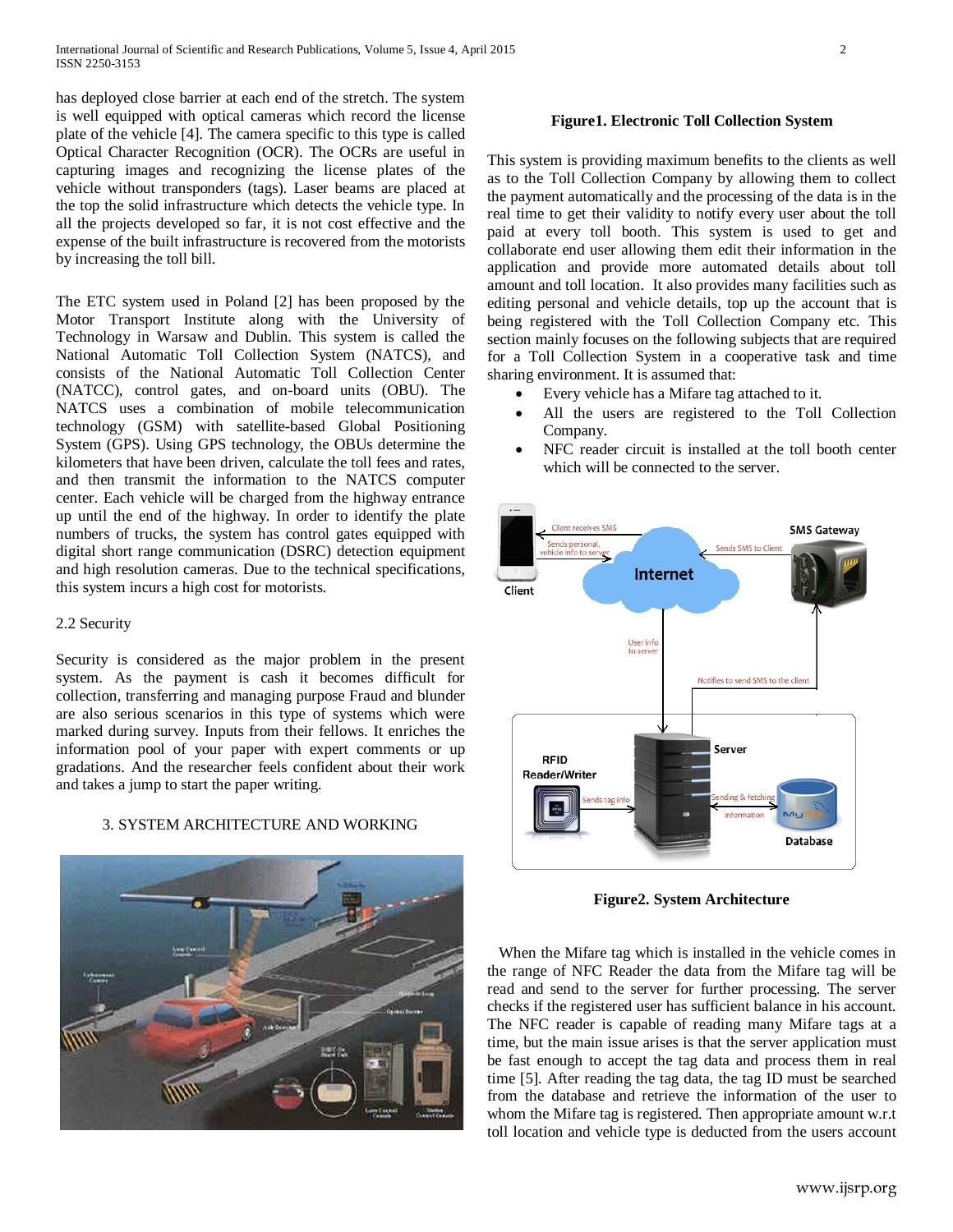and SMS regarding amount deduction along with toll location and time is send to the user within no time. As the records in the database are increasing it becomes difficult for maintaining the data and also searching issues arises. For deducting the amount from the users account that user has to be searched, which may be a serious problem. Because of this situation increased space of server and time requirements are key requirements. The above problems can be overcome by:

- Provision should be made that only one vehicle at a time should pass through toll booth where NFC reader is installed.
- Server should be fast enough for processing the tag data and at the same time retrieving the information from the database.

## 3.2 Android Application

Android application is developed for making the system user friendly. The application is used by the user to register him / her to the toll collection system and get the unique ID the application can also calculate the number of tolls in the route by setting the source and destination of the journey. This will help to calculate the toll amount and enable the user to have sufficient amount in his account. The customer can recharge his account through this application; he can check his available balance before beginning the journey.

## 4. SECURITY ASPECT

Generation of unique ID:

1. Vehicle number given by the customer is first converted into ASCII format which is stored onto the Mifare tag.

2. This ASCII number is then converted into binary.

3. Then the hexadecimal conversion takes place where the binary number is converted into hexadecimal value.

4. The tag has sectors and every sector is again divided into blocks [5]. The hexadecimal number generated is always less than 16 and there are 16 blocks of the tag. The blocks are arranged in 4x4 matrix form. Each hexadecimal number is placed in each block sequentially

5. Padding: We use padding technique or the remaining blocks except the last block. The last block stores the hexadecimal number of the total number generated through hexadecimal conversion.

6. Now the characters or numbers in matrix form are placed sequentially and thus we get the unique ID

7. This number is written in one of the sectors of the tag. The sector number for the same is given manually.

8. If the ID gets generated successfully then he tag is deployed or else again the above procedure for new ID generation is followed.

#### 5. CONCLUSION AND FUTURE SCOPE

Hence the considered system provides an intelligent solution to the traditional & toll collection method. RFID being non line of sight technology has an upper hand over the comparable technologies like barcode [1]. Due to technological interference in the system operation, the operations will take place in less time and the system will be more efficient. The RFID readers could be more sophisticatedly used along the road so that they can determine the traffic at any road and guide the users to use a separate path for efficient traffic handling.



## **Figure3. Unique ID generation**

#### ACKNOWLEDGMENT

The authors would like to thank Mr. Lomesh Ahire for his valuable inputs and expertise as our guide. The authors would also like to express their sincere gratitude for his contribution in providing the RFID components and devices.